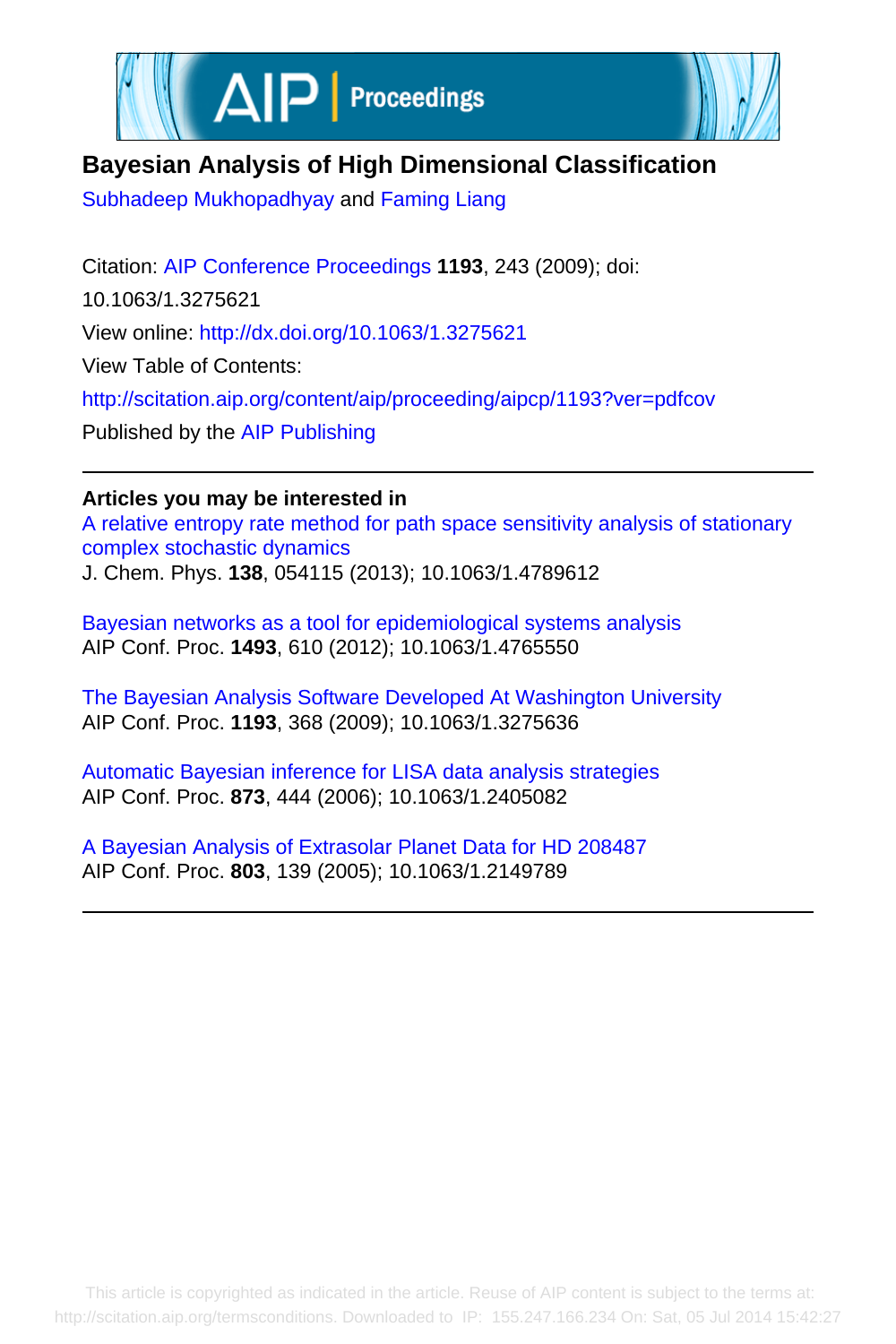# Bayesian Analysis of High Dimensional **Classification**

Subhadeep Mukhopadhyay and Faming Liang

*Department of Statistics, Texas A&M University*

#### Abstract.

Modern data mining and bioinformatics have presented an important playground for statistical learning techniques, where the number of input variables is possibly much larger than the sample size of the training data. In supervised learning, logistic regression or probit regression can be used to model a binary output and form perceptron classification rules based on Bayesian inference. In these cases , there is a lot of interest in searching for sparse model in High Dimensional regression(/classification) setup. we first discuss two common challenges for analyzing high dimensional data. The first one is the curse of dimensionality. The complexity of many existing algorithms scale exponentially with the dimensionality of the space and by virtue of that algorithms soon become computationally intractable and therefore inapplicable in many real applications. secondly, multicollinearities among the predictors which severely slowdown the algorithm. In order to make Bayesian analysis operational in high dimension we propose a novel *'Hierarchical stochastic approximation monte carlo algorithm'* (HSAMC), which overcomes the curse of dimensionality, multicollinearity of predictors in high dimension and also it possesses the self-adjusting mechanism to avoid the local minima separated by high energy barriers. Models and methods are illustrated by simulation inspired from from the feild of genomics . Numerical results indicate that HSAMC can work as a general model selection sampler in high dimensional complex model space.

Keywords: Hierarchical modeling; Markov chain Monte carlo; Model selection; Stochastic approximation ;

PACS: 02.70.Tt,05.50.+q

## INTRODUCTION

The problem of interest here is to predict *y* a  $\{0,1\}$  response based on *x*, a vector of predictors of dimension *p*, which is possibly much larger than the sample size *n*. We have  $(X_i, Y_i)$  (i=1,2,...,n) independent replication of a random vector  $(X, Y)$ . One is often interested in modeling the relation between y and x, selecting components of x that are most relevant to y, and predicting y using selected information from x. This raises modeling and computational challenges as the number of candidate predictor variables increases.

MCMC algorithms designed to explore the posterior distribution over regression model spaces (e.g., George and McCulloch 1993, 1997; Green 1995; Raftery, Madigan, and Hoeting 1997) rely on Gibbs sampling or on the Metropolis-Hastings algorithm but are increasingly ineffective in higher dimensions due to slow convergence. One reason is multimodality: on the energy landscape of the posterior, there are many local minima that are separated by high barriers. In simulation, the Markov chain may get stuck in a local energy minimum indefinitely, rendering the simulation ineffective.To alleviate this difficulty, many techniques have been proposed which can be categorized

CP1193, Bayesian Inference and Maximum Entropy Methods in Science and Engineering: 29<sup>th</sup> International Workshop edited by P. Goggans and C.-Y. Chan © 2009 American Institute of Physics 978-0-7354-0729-9/09/\$25.00

243

 This article is copyrighted as indicated in the article. Reuse of AIP content is subject to the terms at: http://scitation.aip.org/termsconditions. Downloaded to IP: 155.247.166.234 On: Sat, 05 Jul 2014 15:42:27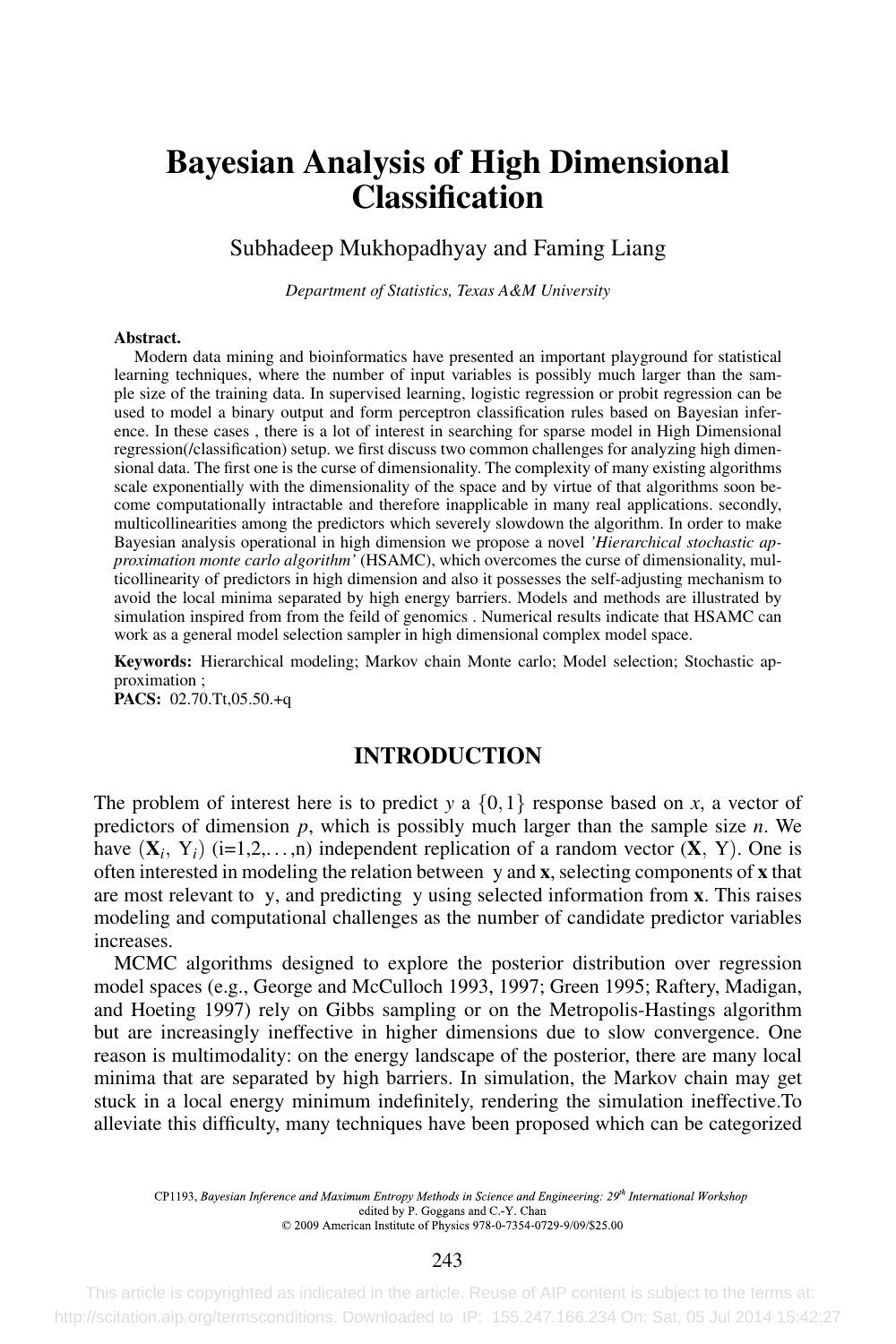into two class broadly. The first idea is the use of auxiliary variables. Swendsen-Wang algorithm , simulated tempering, parallel tempering, evolutionary Monte Carlo, dynamic weighting, multicanonical weighting ,belong to this class. The second idea is the use of past samples. The multicanonical algorithm [1] is apparently the first work in this direction.Related works include the Wang-Landau (WL) algorithm [13], and the generalized Wang-Landau (GWL) algorithm (Liang 2004, 2005).Among the algorithms described here, the WL algorithm has received much recent attention in physics.

However, for many problems the slow convergence is not due to the multimodality, but the curse of dimensionality, that is, the number of samples increase exponentially with dimension to maintain a given level of accuracy. For example, the witch's hat distribution (Matthews 1993) has only one single mode, but the convergence time of the Gibbs sampler on it increases exponentially with dimension. For this kind of problems, although the difficulty of slow convergence can be resolved by the tempering or the importance weights based algorithms to some extent, the curse of dimensionality cannot be eliminated significantly, as these samplers always work in the same sample space.

In this paper, we provide a different treatment for the problem based on stochastic approximation Monte Carlo (SAMC) algorithm  $[10]$  and Hierarchical clustering with an aim to eliminate the curse of dimensionality suffered by the conventional MCMC methods in High dimensional variable selection problem.

## MAIN FOCUS OF THE ARTICLE

This article presents how the stochastic approximation Monte Carlo (SAMC) [10] algorithm can be used for high dimensional classification problem, including variable selection, classifier building and class prediction.

### *A Brief Review for the SAMC Algorithm*

Before describing the HSAMC algorithm, we first give a brief description of SAMC. The basic idea of SAMC stems from the Wang-Landau algorithm and can be briefly explained as follows. Let

$$
f(x) = c\psi(x), \quad x \in \chi \tag{1}
$$

denote the target probability density/mass function, where  $\chi$  is the sample space and *c* is an unknown constant. Let  $E_1, \ldots E_m$  denote a partition of  $\chi$ , and let  $\omega_i = \int_{E_i} \psi(x) dx$ , for  $i = 1, \ldots, m$ . SAMC seeks to draw samples from the trial distribution

$$
f_{\omega}(x) \propto \sum_{i=1}^{n} \frac{\pi_i \psi(x)}{\omega_i} I(x \in E_i), \tag{2}
$$

where  $I(\cdot)$  is an indicator function,  $\pi_i$ 's are pre-specified constants such that  $\pi_i > 0$  for all *i* and  $\sum_{i=1}^{m} \pi_i = 1$ . In Liang et al. (2007),  $\pi = (\pi_1, \ldots, \pi_m)$  is called the desired sampling distribution of the subregions. If  $\omega = (\omega_1, \ldots, \omega_m)$  can be well estimated, sampling from  $f_{\omega}(x)$  will result in a "random walk" in the space of subregions (by regarding

This article is copyrighted as indicated in the article. Reuse of AIP content is subject to the terms at: http://scitation.aip.org/termsconditions. Downloaded to IP: 155.247.166.234 On: Sat, 05 Jul 2014 15:42:27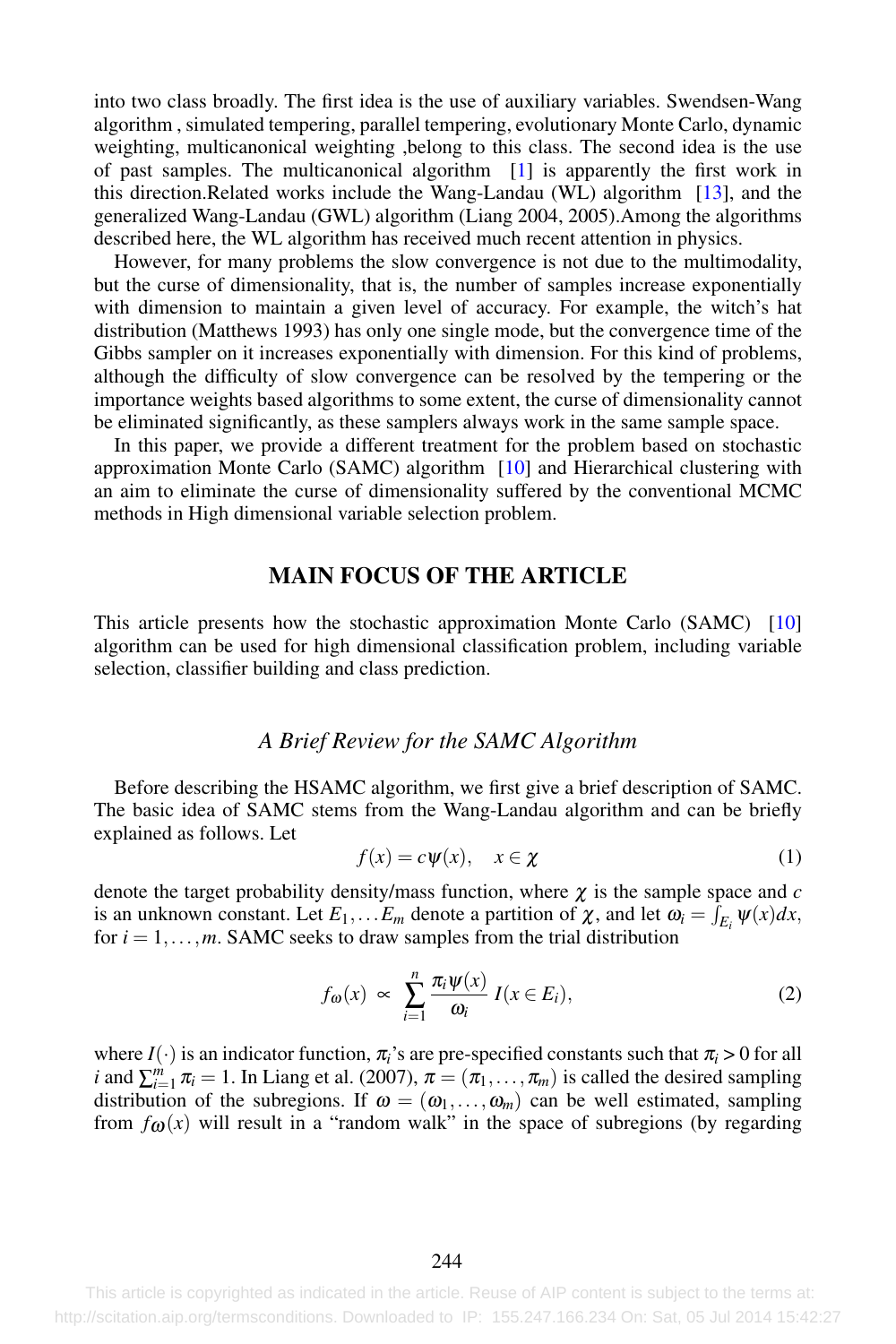each subregion as a "point") with each subregion being sampled with a frequency proportional to  $\pi_i$ . Hence, the local trap problem can be overcome essentially, provided that the sample space is partitioned appropriately. SAMC provides a systematic way to estimate  $\omega_1, \ldots, \omega_m$  under the framework of the stochastic approximation method [12]. The SAMC algorithm iterates between the following two steps.

#### SAMC Algorithm

(S1) Simulate a sample  $X_t$  by a single MH update with the invariant distribution

$$
f_{\theta_t}(x) \propto \sum_{i=1}^m \frac{\psi(x)}{e^{\theta_{ti}}} \mathbf{I}(x \in \mathbf{E}_i)
$$
 (3)

(S2) set

$$
\theta^* = \theta^{(t)} + \gamma_{t+1}(e_{t+1} - \pi) \tag{4}
$$

where  $e_t = e_{(t,1)}, \ldots e_{(t,m)}$  and  $e_{(t,i)} = 1$ , if  $x_t \in \mathbf{E}_i$  If  $\theta \in \Theta$ , set  $\theta^{(t+1)} = \theta^*$ , otherwise, set  $\theta^{(t+1)} = \theta^{(t)} + c$ , where  $c = (c, \ldots, c)$  is chosen such that  $\theta^{(t)} + c \in$ Θ. Where θ*ti* denote the working estimate of logω*i*/π*<sup>i</sup>* , obtained at iteration *t*,  $\theta_t = (\theta_{t1}, \ldots \theta_{tm})$ 

A remarkable feature of SAMC is its self-adjusting mechanism. If a subregion is visited,  $\theta_t$  will be updated accordingly such that this subregion has a smaller probability to be revisited in the next iteration. For more detail see Liang et.al 2007. However, this mechanism has not yet reached its maximum efficiency because of the presence of the Dimensionality curse in High dimension. In the next section we will explain how to get around to this problem in an elegant way.

#### *Hierarchical SAMC algorithm for Variable Selection*

In theory, SAMC is able to find the global energy minima but we still have the problem of "curse of dimensionality". The 'trick' we use to overcome this limitation, is to hierarchically organize subsets of huge number of variables into groups and move through the cluster to explore the whole space. This is the way we buildup the ladder (Linag 2003) to approximate the original high dimensional system by a system with a reduced dimension, the reduced system is again approximated by a system with a further reduced dimension, until one reaches a system of a manageable dimension, that is, the corresponding system is able to be sampled from easily by a local updating algorithm of SAMC. The idea is to use the information provided by the low-dimensional hierarchical regression models as a clue for the simulation from high-dimensional posterior, and, thus, to eliminate the curse of dimensionality significantly.

Hierarchical methods rely on a distance function to measure the "similarity" between clusters. Their computational complexity is usually  $O(n^2)$ ,  $n =$  number of sample. As we will consider mainly "small n large p problem", we will mostly concentrate on this general method as clustering. Much more sophisticated method on hierarchical methods line BIRCH [14] and CURE [6] attempt to address the scalability problem.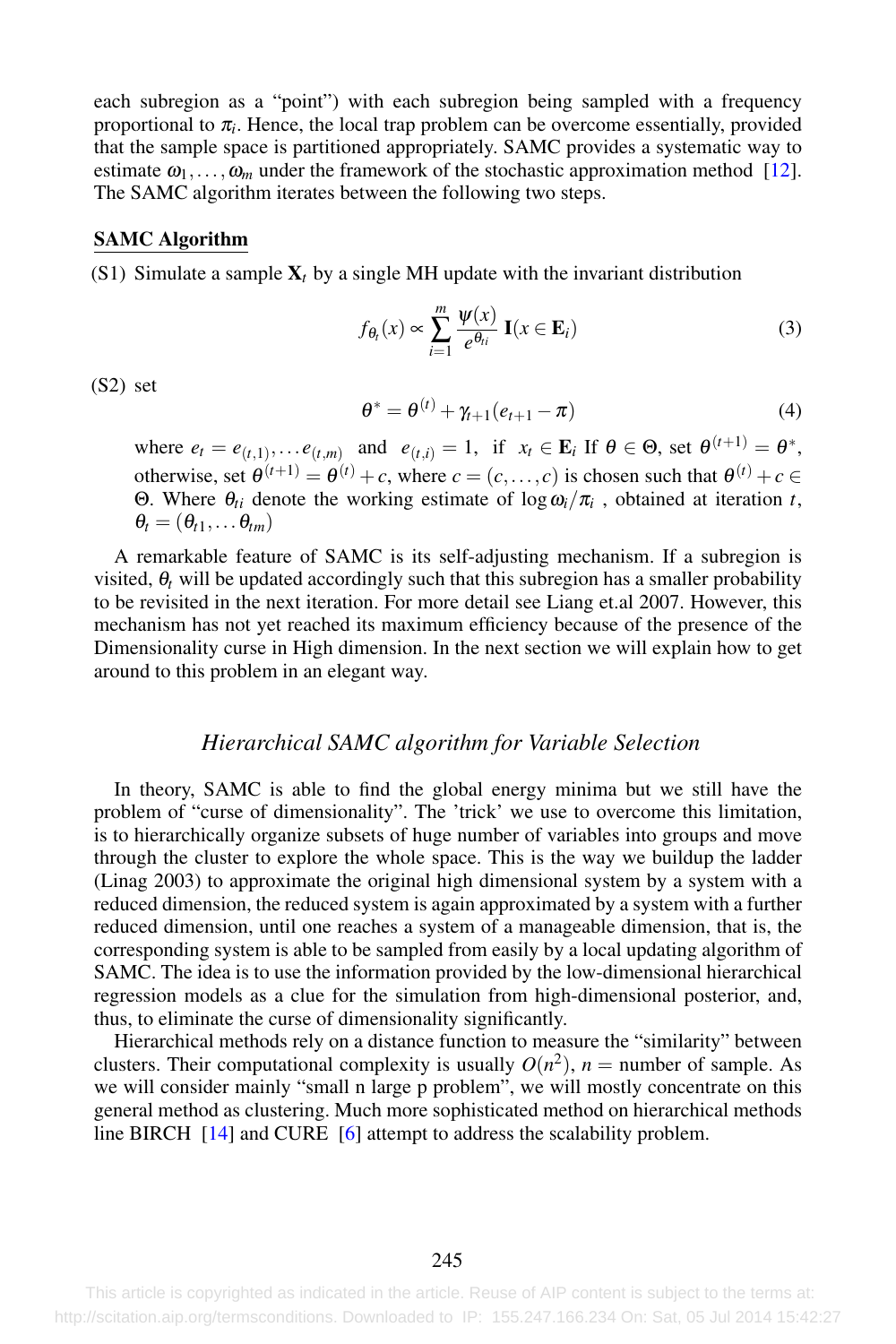Let  $X_1, \ldots, X_p$  be the total number of possible predictor variables, where  $X_1 =$  $(X_{11},...,X_{n1})'$  and *n* is the number of observations. Define the following notations:

- $\mathcal{L}_k$ : the set of non-overlapping *k* clusters  $S_{k1}, \ldots, S_{kk}$ .
- $M_k^{(t)}$ : a model with *k* predictors and obtained at iteration *t*.
- $V_k^{(t)}$ : the set of variables included in the model  $M_k^{(t)}$ .
- $\beta_k^{(t)}$ : the set of regression coefficients of the variables included in the model  $M_k^{(t)}$ .
- $\xi_{k0}^{(t)}$ : the number of vacant clusters, i.e.,  $\#\{j : |V_k^{(t)} \cap S_{kj}| = 0, j = 1, ..., k\}$ .
- $\xi_{k1}^{(t)}$ : the number of clusters that include a single variable of the model, i.e.,  $\#\{j :$  $|V_k^{(t)} \cap S_{kj}| = 1, j = 1, \ldots, k\}.$
- $\tilde{\xi}_{k0}^{(t)}$ : #{ $j: |V_k^{(t)} \cap S_{k+1,j}| = 0, j = 1,...,k+1$  }.
- $\tilde{\xi}_{k1}^{(t)}$ : #{ $j: |V_k^{(t)} \cap S_{k+1,j}| = 1, j = 1, \ldots, k+1$  }.
- $q_{k,A}$ ,  $q_{k,D}$ ,  $q_{k,E1}$ ,  $q_{k,E2}$ ,  $q_{k,C}$ : denote, respectively, the probabilities to add a variable, delete a variable, exchange a variable within the cluster, exchange a variable between the cluster, and update the regression coefficient.

## HSAMC Algorithm

- (a) (Hierarchical clustering) Cluster the variables in a hierarchical clustering method, and identify  $\mathscr{L}_1, \ldots, \mathscr{L}_n$ .
- (b) At each level  $k$ , the model is updated in the following way depending on its configuration.
- (b.0) (proposal setting) If  $\xi_{k1}^{(t)} = 0$ , i.e., no a cluster containing a single variable, then we set  $q_{k,A} = 1/4$ ,  $q_{k,D} = 0$ ,  $q_{k,E1} = 3/16$ ,  $q_{k,E2} = 3/16$ , and  $q_{k,C} = 3/8$ . Otherwise, we set  $q_{k,A} = 1/4$ ,  $q_{k,D} = 1/4$ ,  $q_{k,E1} = 1/8$ ,  $q_{k,E2} = 1/8$ , and  $q_{k,C} = 1/4$ .
- (b.1) (extrapolation) This is to add a variable to the current model.
	- $-$  Extrapolate  $\mathcal{L}_k$  to  $\mathcal{L}_{k+1}$ .
	- Identify the clusters satisfying the condition  $|V_k^{(t)} \cap S_{k+1,j}| = 0$  and the clusters satisfying the condition  $|V_k^{(t)} \cap S_{k+1,j}| = 1$ . Denote the clusters by  $S_{k+1,1}^{(0)},\ldots,S_{k\pm}^{(0)}$  $k+1, \tilde{\xi}_{k0}^{(t)}$ and  $S_{k+1,1}^{(1)}, \ldots, S_{k+1}^{(1)}$  $k+1, \tilde{\xi}_{k1}^{(t)}$ , respectively.
	- $-$  Draw a random number *i* uniformly from the set  $\{1, \ldots, \tilde{\xi}_{k0}^{(t)}\}$ , select a variable randomly from the set  $S_{k+1}^{(0)}$  $x_{k+1,i}^{(0)}$ , and draw a normal random variable  $\beta^*$  from  $N(0, \tau^2)$ .
	- $\sim$  Accept the new model, denoted by  $M^*_{k+1}$  with the probability min(1,*r<sub>a</sub>*), where

$$
r_a = \frac{e^{\theta_k^{(t)}}}{e^{\theta_{k+1}^{(t)}}} \frac{f(M_{k+1}^*|D)}{f(M_K^{(t)}|D)} \frac{q_{k+1,D}}{q_{k,A}} \frac{\tilde{\xi}_{k0}^{(t)}|S_{k+1,i}^{(0)}|}{\tilde{\xi}_{k1}^{(t)}+1} \frac{1}{\frac{1}{\tau} \phi(\beta^*/\tau)}
$$

(b.2) (projection) This is to remove a variable from the current model.  $-$  Project  $\mathcal{L}_k$  to  $\mathcal{L}_{k-1}$ .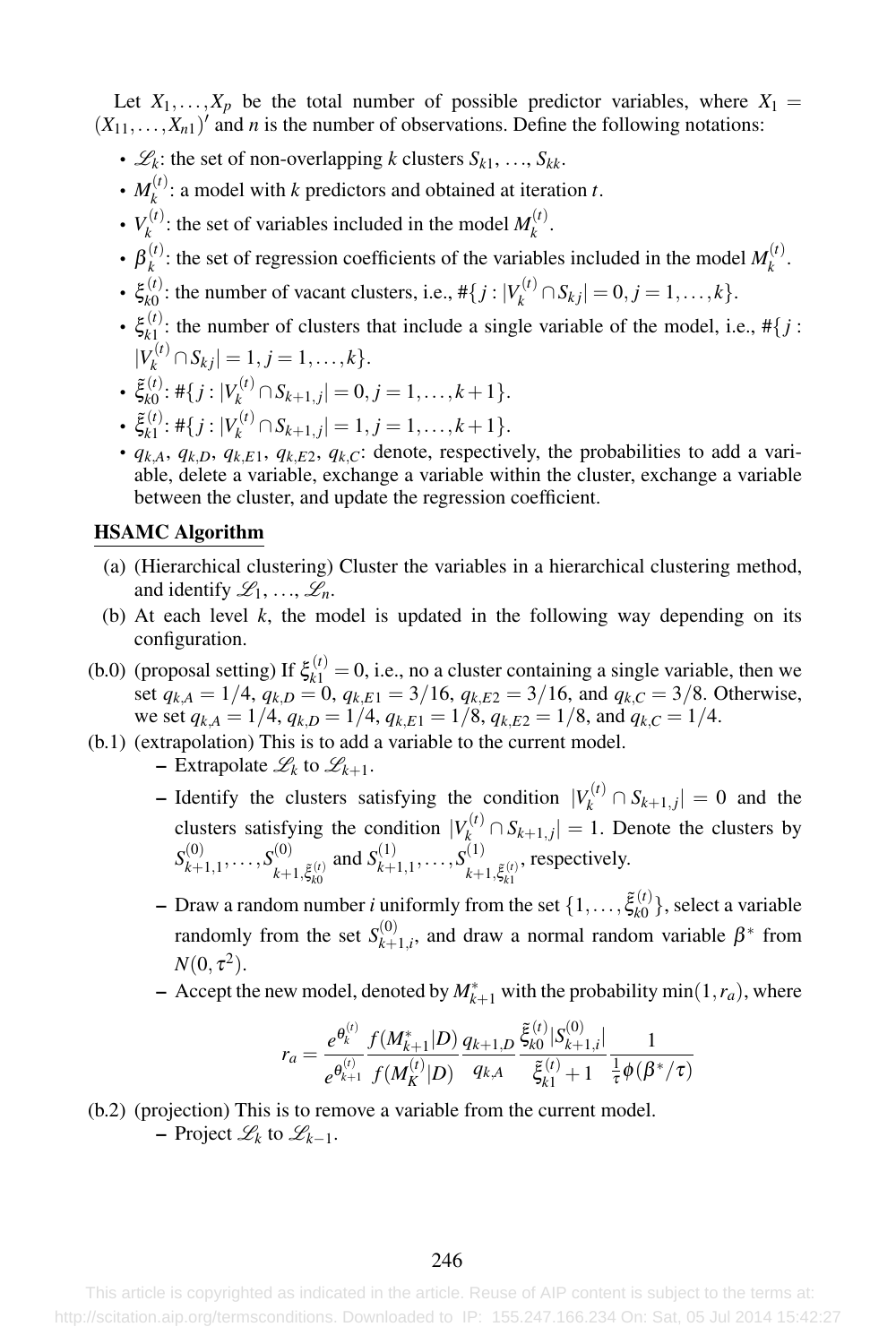− Identify the clusters satisfying the condition  $|V_k^{(t)} \cap S_{k,j}| = 0$  and the clusters satisfying the condition  $|V_k^{(t)} \cap S_{k,j}| = 1$ . Denote the clusters by  $S_{k,1}^{(0)}, \ldots, S_{k,\varepsilon}^{(0)}$  $k, \xi_{k0}^{(t)}$ 

and  $S_{k,1}^{(1)}, \ldots, S_{k,\varepsilon}^{(1)}$  $k, \xi_{k1}^{(t)}$ , respectively.

- $-$  Draw a random number *i* uniformly from the set  $\{1, \ldots, \xi_{k_1}^{(t)}\}.$
- − Accept the new model, denoted by  $M^*_{k-1}$  with the probability min(1,*r<sub>d</sub>*), where

$$
r_d=\frac{e^{\theta^{(t)}_k}}{e^{\theta^{(t)}_{k-1}}}\frac{f(M^*_{k-1}|D)}{f(M^{(t)}_K|D)}\frac{q_{k-1,A}}{q_{k,D}}\frac{\xi^{(t)}_{k1}}{(\xi^{(t)}_{k0}+1).|S^{(1)}_{k,i}|}\frac{1}{\tau}\phi(\beta^*_d/\tau)
$$

where  $\beta_d^*$  denotes the regression coefficient of the variable to be removed.

- (b.3) (Exchange within cluster) This is to exchange a variable within the same cluster.
	- Randomly select a variable, say, the *i*th variable of the model.
	- $-$  Identify the cluster that variable *i* belongs to, say, cluster  $S_k$ .
	- $-$  Accept the new model, denoted by  $M_k^*$  with the probability min $(1, r_{e_1})$ , where

$$
r_{e_1} = \frac{f(M_k^*|D)}{f(M_K^{(t)}|D)}.
$$

- (b.4) (Exchange between cluster) This is to exchange a variable with another from a different cluster.
	- Randomly select a variable, say, the *i*th variable of the model, and identify the cluster it belongs to, denoting the cluster by  $S_{ki}$ .
	- $-$  Randomly select a cluster, say  $S_{kj}$ , other than  $S_{ki}$ .
	- $-$  Randomly select a spare variable from  $S_{kj}$ . Let  $|S_{kj}|^*$  denote the number of spare variables in  $S_{kj}$ , and let  $|S_{ki}|^*$  denote the number of spare variables in *Ski*.
	- Draw a normal random variable  $\beta^*$  from  $N(0, \tau^2)$ .
	- − Accept the new model, denoted by  $M_k^*$  with the probability min(1, $r_{e_2}$ ), where

$$
r_{e_2} = \frac{f(M_k^*|D)}{f(M_K^{(t)}|D)} \frac{|S_{kj}|^*}{(|S_{ki}|^*+1)} \frac{\phi(\beta_d^*/\tau)}{\phi(\beta^*/\tau)},
$$

where  $\beta_d^*$  denotes the regression coefficient of the variable to be exchanged.

- (b.5) (Coefficient updating) Update β*<sup>k</sup>* by a Metropolis-Hasting move or a Metropoliswithin-Gibbs move.
	- (c) (Weight adjustment) Set

$$
\theta^* = \theta^{(t)} + \gamma_{t+1}(e_{t+1} - \pi)
$$

If  $\theta \in \Theta$ , set  $\theta^{(t+1)} = \theta^*$ , otherwise, set  $\theta^{(t+1)} = \theta^{(t)} + c$ , where  $c = (c, \dots, c)$  is chosen such that  $\theta^{(t)} + c \in \Theta$ .

 This article is copyrighted as indicated in the article. Reuse of AIP content is subject to the terms at: http://scitation.aip.org/termsconditions. Downloaded to IP: 155.247.166.234 On: Sat, 05 Jul 2014 15:42:27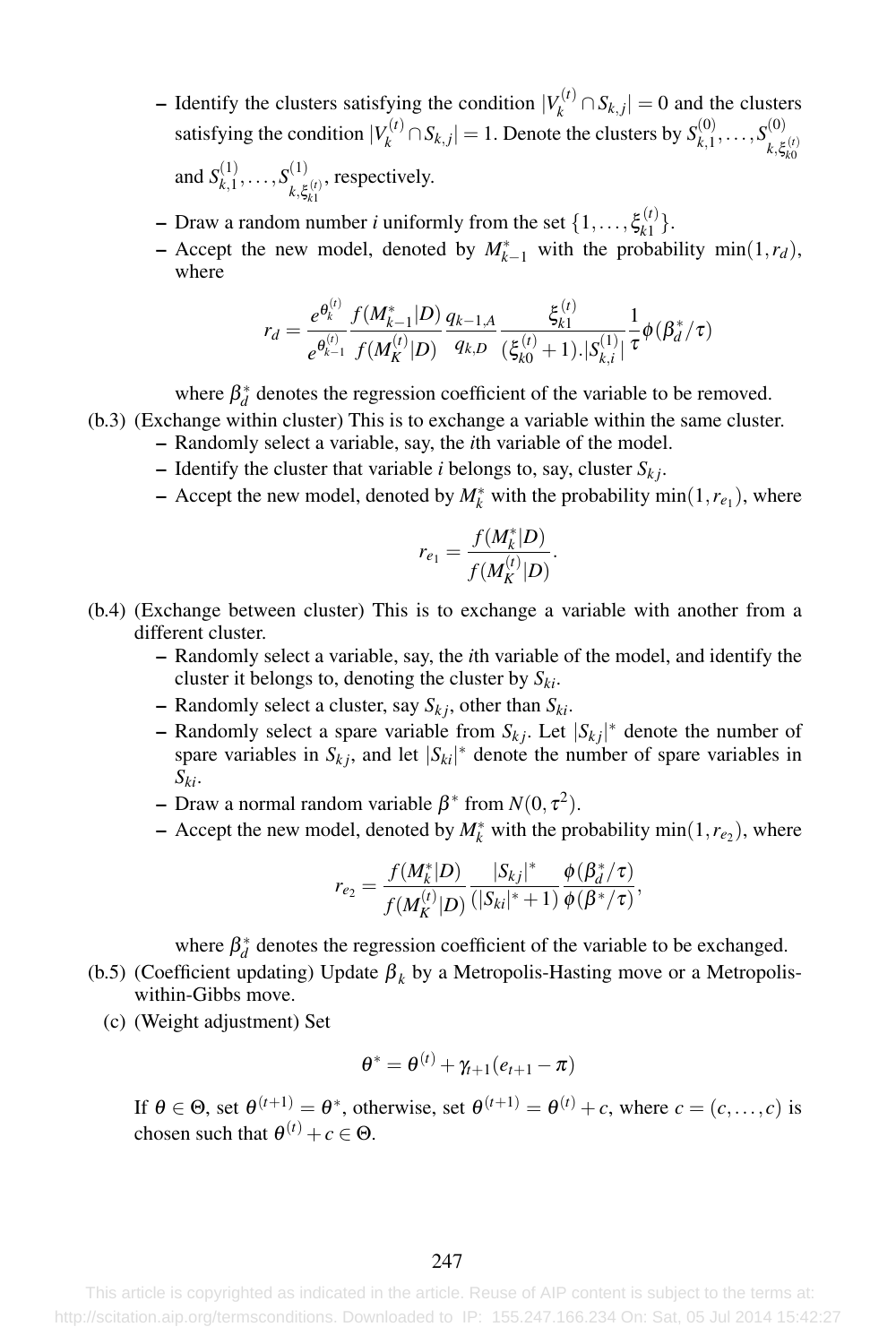## PERFORMANCE OF HSAMC USING SIMULATION STUDY

In this section we report a simulation study based on Binary classification data,which demonstrate the effectiveness of HSAMC.All simulations are conducted using R Software. In this example  $(n, p) = (50, 100)$ , i.e, we will work in large p small n case and we put gaussian prior over the regression coeffitients to prevent from the overfitting. To show the applicability of our results to identify the underlying true model (Sparse) we have generated the class labels  $(1/0)$  from the following model :

$$
\log \frac{\Pr(Y=1|\mathbf{X})}{\Pr(Y=0|\mathbf{X})} = 1.6\mathbf{X}_1 - 4\mathbf{X}_2 + 5.1\mathbf{X}_3 + 1\mathbf{X}_4 - 1.5\mathbf{X}_5 + 2\mathbf{X}_6 \tag{5}
$$

So, here the size of the true model is 6. To increase the size of the predictor set, we have added 94 irrelevant rows (variables) and created the data matrix *X* of order  $100 \times$ 50. Now to demonstrate the effectiveness of HSAMC, we purposefully generated the rows such that we have 8 distinct clusters and with in each cluster we have similar type of values which will create the multicollinearity problem. We select uniform distribution as the desired sampling distribution, that is,  $\pi_i = 1/n, i = 1, 2, \dots n$ . The sequence  $\gamma_i$  is constructed with  $t_0 = 10$ , where  $\gamma_t = \frac{t_0}{(\max t_0, t)}$ , and *t* is the number of iteration. To give a overall description of the data we are using here, we have plotted it in the following Figure(1):



FIGURE 1: The figure shows boxplot, histogram and dendrogram of a hierarchical analysis. Hierarchical clustering is produced using average linkage clustering with a Pearson correlation measure of similarity

We emphasize that, the simulation time spent on low-energy and high-energy regions in SAMC by choosing the desired sampling distribution  $\pi$  can be controled almost exactly, up to the constant . SAMC can go to high-energy regions, but it spends only limited time there to help the system to escape from local energy minima, and also spends time

This article is copyrighted as indicated in the article. Reuse of AIP content is subject to the terms at: http://scitation.aip.org/termsconditions. Downloaded to IP: 155.247.166.234 On: Sat, 05 Jul 2014 15:42:27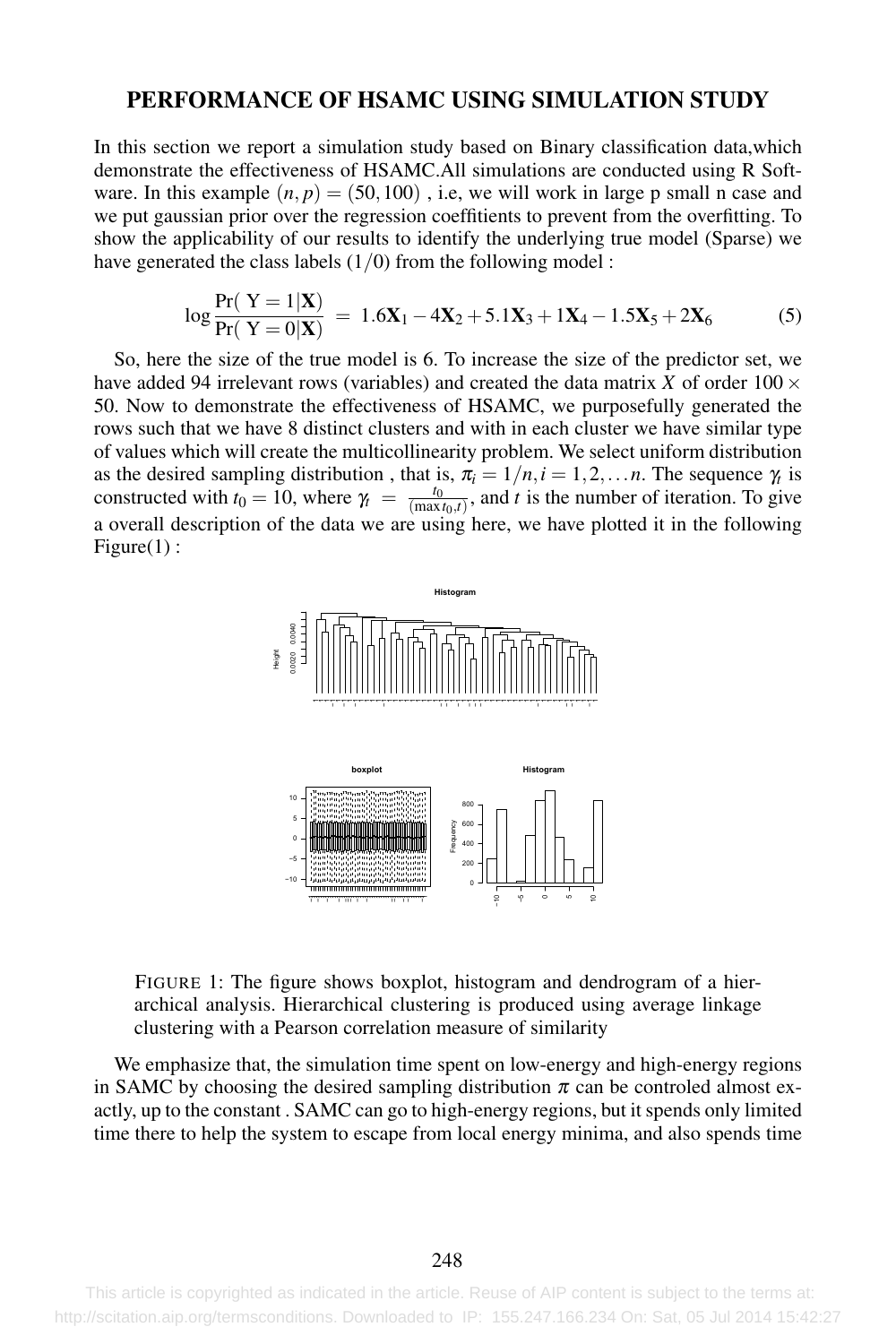exploring low-energy regions. This smart simulation time distribution scheme makes SAMC potentially more efficient for High Dimensional data, which is again confirmed by the Figure(2)



FIGURE 2: This figure shows as a function of iteration how the algorithm moves along with the clusters

In simulations,we can see that SAMC can overcome any difficulties in dimensionjumping moves and provide a full exploration for all models due to it's self-adjusting ability. Where as, the built-in hierarchical clustering helps SAMC to buildup the ladder and thus efficiently explore the model space in the presence of multicollinearity and dimensionality curse.



FIGURE 3: Computational Results of HSAMC

HSAMC was run for 5000 iteration and we have collected the last 600 MCMC sample for the first 40 variables only and displayed in the figure(3). The result is clear.There is